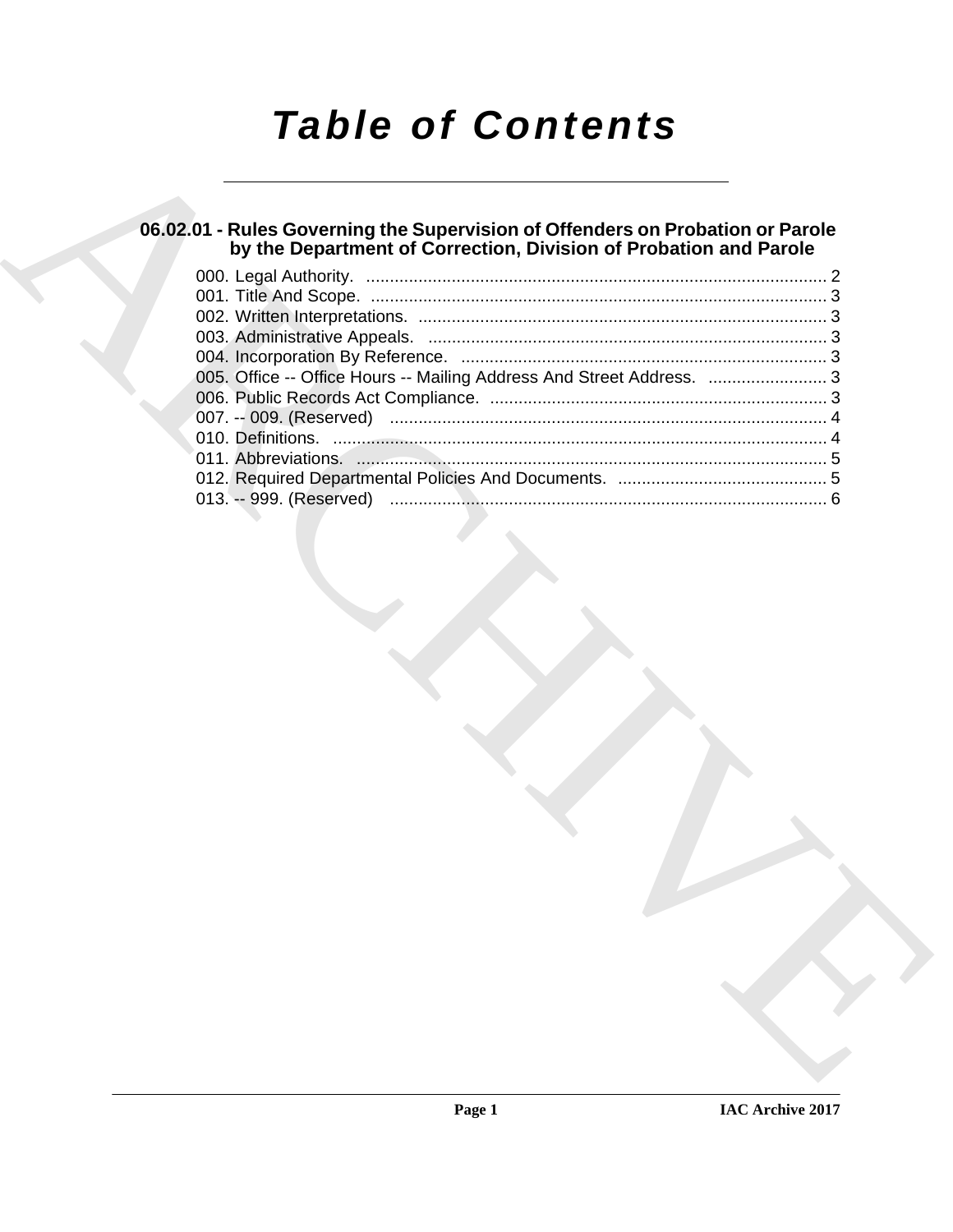### **IDAPA 06 TITLE 02 CHAPTER 01**

### <span id="page-1-0"></span>**06.02.01 - RULES GOVERNING THE SUPERVISION OF OFFENDERS ON PROBATION OR PAROLE BY THE DEPARTMENT OF CORRECTION, DIVISION OF PROBATION AND PAROLE**

### <span id="page-1-2"></span><span id="page-1-1"></span>**000. LEGAL AUTHORITY.**

<span id="page-1-3"></span>**01. Section 19-2601(5), Idaho Code**. Pursuant to Section 19-2601(5), Idaho Code, if the court places a defendant on probation to the Board of Correction the court shall include in the terms and conditions of probation a requirement that the defendant enter into and comply with an agreement of supervision with the Board. (2-6-15)

<span id="page-1-4"></span>**02. Section 20-212, Idaho Code**. Pursuant to Section 20-212, Idaho Code, the Board shall make all rules necessary to carry out the provisions of Title 20, Chapter 2, Idaho Code, not inconsistent with express statutes or the state constitution.  $(2-6-15)$ 

<span id="page-1-5"></span>**03. Section 20-217A, Idaho Code**. Pursuant to Section 20-217A, Idaho Code, the director shall assume all the authority, powers, functions and duties as may be delegated to him by the Board. (2-6-15)

<span id="page-1-6"></span>**Section 20-219(3), Idaho Code**. Pursuant to Section 20-219(3), Idaho Code, the Board shall have the discretion to determine the level of supervision of all persons under its supervision, except those who are being supervised by problem solving courts. (2-6-15)

<span id="page-1-8"></span><span id="page-1-7"></span>**Section 20-219(5), Idaho Code**. Pursuant to Section 20-219(5), Idaho Code, in carrying out its duty to supervise felony probationers and parolees, the Board shall use evidence-based practices, shall target the offender's criminal risk and need factors with appropriate supervision and intervention and shall focus resources on those identified by the board as moderate and high-risk offenders. Supervision shall include the use of validated risk and needs assessments measuring criminal risk factors, specific individual needs and driving variable supervision  $\lvert \text{levels.} \rvert$  (2-6-15)

**CHAPTER OF**<br>**CHAPTER OF CHAPTER OF CHERCHION DIVISION OF PROBATION OR PROBATION OF PRODUCTION CONTINUES (SEE THE SEE THE SEE THE SEE THE SEE THE SEE THE SEE THE SEE THE SEE THE SEE THE SEE THE SEE THE SEE THE SEE THE SEE 06. Section 20-219(7)(b), Idaho Code**. Pursuant to Section 20-219(7)(b), Idaho Code, the Board shall promulgate rules in consultation with the Supreme Court to establish a matrix of swift, certain and graduated sanctions and rewards to be imposed by the Board in response to corresponding violations of or compliance with the terms or conditions imposed. Sanctions for violations shall include, but are not limited to, community service, increased reporting, curfew, submission to substance use assessment, monitoring or treatment, submission to cognitive behavioral treatment, submission to an educational or vocational skills development program, submission to a period of confinement in a local correctional facility for not more than three (3) consecutive days and house arrest. Rewards for compliance shall include but are not limited to, decreased reporting and transfer to limited supervision.  $(2-6-15)$ 

<span id="page-1-9"></span>**07. Section 20-221(2), Idaho Code**. Pursuant to Section 20-221(2), Idaho Code, any party or the Board may submit a request to the court to modify the terms and conditions of probation for any probationer at any time during the period of probation. (2-6-15) time during the period of probation.

<span id="page-1-10"></span>**08. Section 20-221(3), Idaho Code**. Pursuant to Section 20-221(3), Idaho Code, any party or the Board may submit a request to the court to terminate the probation for any probationer at any time during the period of probation.  $(2-6-15)$ 

<span id="page-1-11"></span>**09. Section 20-224(2), Idaho Code**. Pursuant to Section 20-224(2), Idaho Code the Board shall use a validated risk assessment to determine, for each offender, the risk of re-offense and suitability for release and the Commission is to use the risk assessment in determining parole. (2-6-15)

**10. Section 20-227(1), Idaho Code**. Pursuant to Section 20-227(1), Idaho Code the arrest authority given to probation and parole officers by this section apply where the court has provided for the service of discretionary jail time. (2-6-15)

<span id="page-1-13"></span><span id="page-1-12"></span>**11. Section 20-228, Idaho Code**. Pursuant to Section 20-228, Idaho Code the Commission shall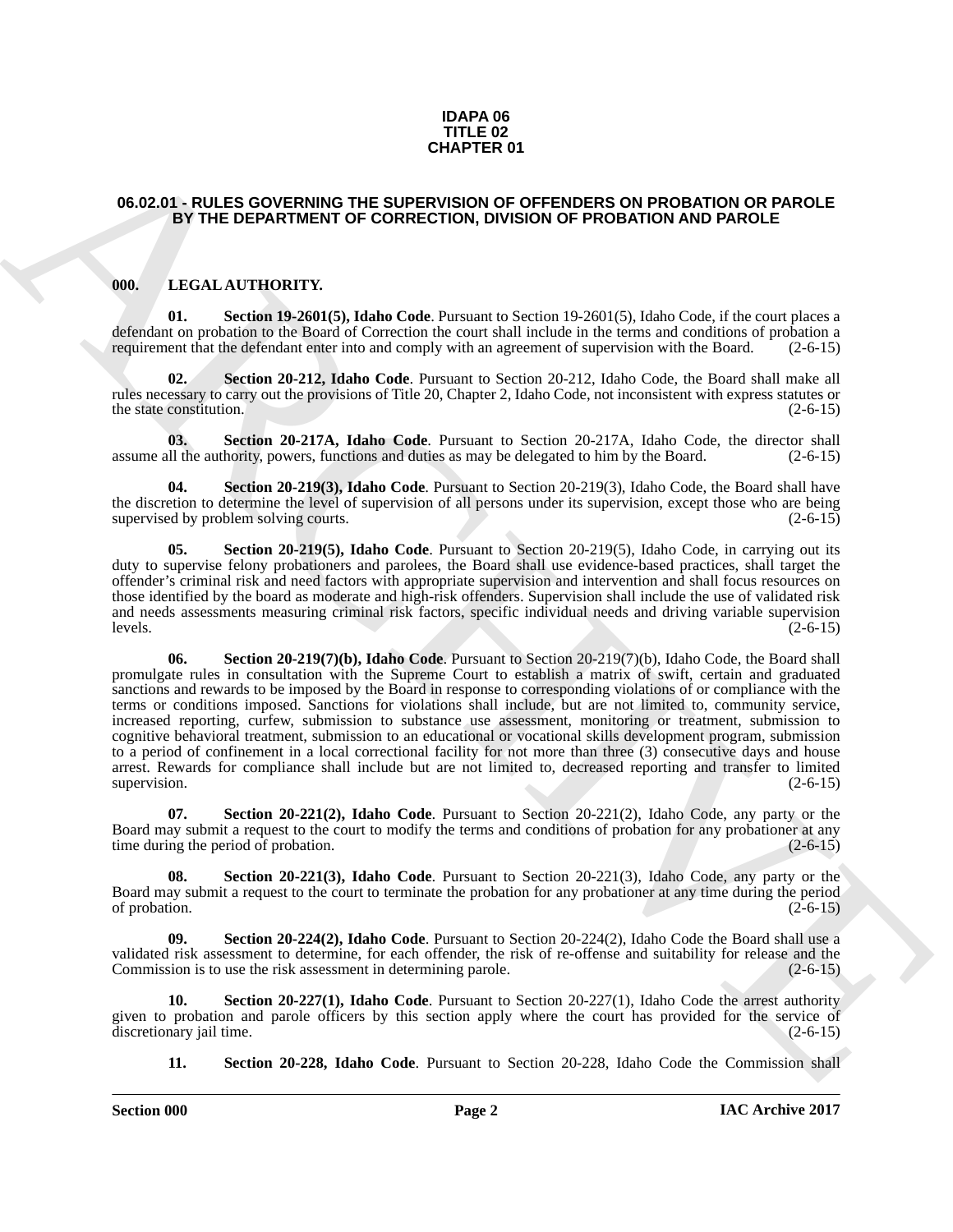include in the conditions of parole a requirement that the offender enter into and comply with an agreement of supervision with the Board.

<span id="page-2-8"></span>**12. Section 20-233(2), Idaho Code**. Pursuant to Section 20-233(2), Idaho Code, the Board may submit a request to the Commission for a final order of discharge from the remaining period of parole for any parolee under the Board's supervision at any time during the period of parole. (2-6-15)

# <span id="page-2-11"></span><span id="page-2-0"></span>**001. TITLE AND SCOPE.**

<span id="page-2-13"></span><span id="page-2-12"></span>**01. Title**. These rules shall be cited as IDAPA 06.02.01, "Rules Governing the Supervision of Offenders on Probation or Parole by the Department of Correction, Division of Probation and Parole," IDAPA 06,<br>Title 02, Chapter 01. (2-6-15) Title 02, Chapter 01.

Beatrical responses to the statement that the distribution is the statement of the statement of the statement of the statement of the statement of the statement of the statement of the statement of the statement of the st **02. Scope**. These rules are established to govern the supervision standards, processes and procedures, and the parameters of a matrix of swift, certain and graduated sanctions and rewards to be implemented and used by the Board in response to corresponding violations of or compliance with the terms or conditions of probation and parole imposed by the court, the Commission, or by the agreement of supervision and reporting offender progress and conduct to the court, Commission and the prosecuting attorney. (2-6-15) conduct to the court, Commission and the prosecuting attorney.

### <span id="page-2-14"></span><span id="page-2-1"></span>**002. WRITTEN INTERPRETATIONS.**

Pursuant to Section 20-212(1), Idaho Code, the Board is exempt from all provisions of Chapter 52, Title 67, Idaho Code, except as specifically noted therein so there are no written interpretations of these rules. (2-6-15)

### <span id="page-2-6"></span><span id="page-2-2"></span>**003. ADMINISTRATIVE APPEALS.**

Pursuant to Section 20-212(1), Idaho Code, the Board is exempt from all provisions of Chapter 52, Title 67, Idaho Code, except as specifically noted therein so there is no provision for administrative appeal. (2-6-15) Code, except as specifically noted therein so there is no provision for administrative appeal.

### <span id="page-2-7"></span><span id="page-2-3"></span>**004. INCORPORATION BY REFERENCE.**

No documents are incorporated by reference in this chapter. (2-6-15)

# <span id="page-2-9"></span><span id="page-2-4"></span>**005. OFFICE -- OFFICE HOURS -- MAILING ADDRESS AND STREET ADDRESS.**

**Street Address**. The Board of Correction administrative office and the Idaho Department of Correction are located at 1299 N. Orchard St., Suite 110, Boise, Idaho 83706-2266. Business hours are typically 8:00 a.m. to 5:00 p.m., Monday through Friday, excluding holidays.

**02. Mailing Address (Board of Correction)**. Mail regarding the Board of Correction rules shall be directed to the Board of Correction, Attn: Management Assistant, Office of the Director, 1299 N. Orchard St., Suite 110, Boise, Idaho 83706-2266. (2-6-15)

**03. Mailing Address (Dept. of Correction)**. Mail regarding the Idaho Department of Correction shall be sent to 1299 N. Orchard St., Suite 110, Boise, Idaho 83706-2266. (2-6-15)

**04. Telephone Number**. The telephone number of both the Board and Department is (208) 658-2000.  $(2-6-15)$ 

**05. Facsimile Number**. Faxes shall be sent directly to the person, division, bureau, or unit as requested. If the fax number is not provided by the person, division, bureau, or unit, contact the Department's main reception at (208) 658-2000 to obtain the fax number. (2-6-15)

**06. Internet Website and Electronic Mailing Address**. The Department's Internet website can be found at http://www.idoc.idaho.gov/. The Department's electronic mail address for general correspondence is: inquire@idoc.idaho.gov. (2-6-15)

### <span id="page-2-10"></span><span id="page-2-5"></span>**006. PUBLIC RECORDS ACT COMPLIANCE.**

The rules of the Board are subject to, and in compliance with, the Idaho Public Records Act. The rules are maintained by the Department of Correction, and shall be open to the public for inspection and copying at all reasonable times.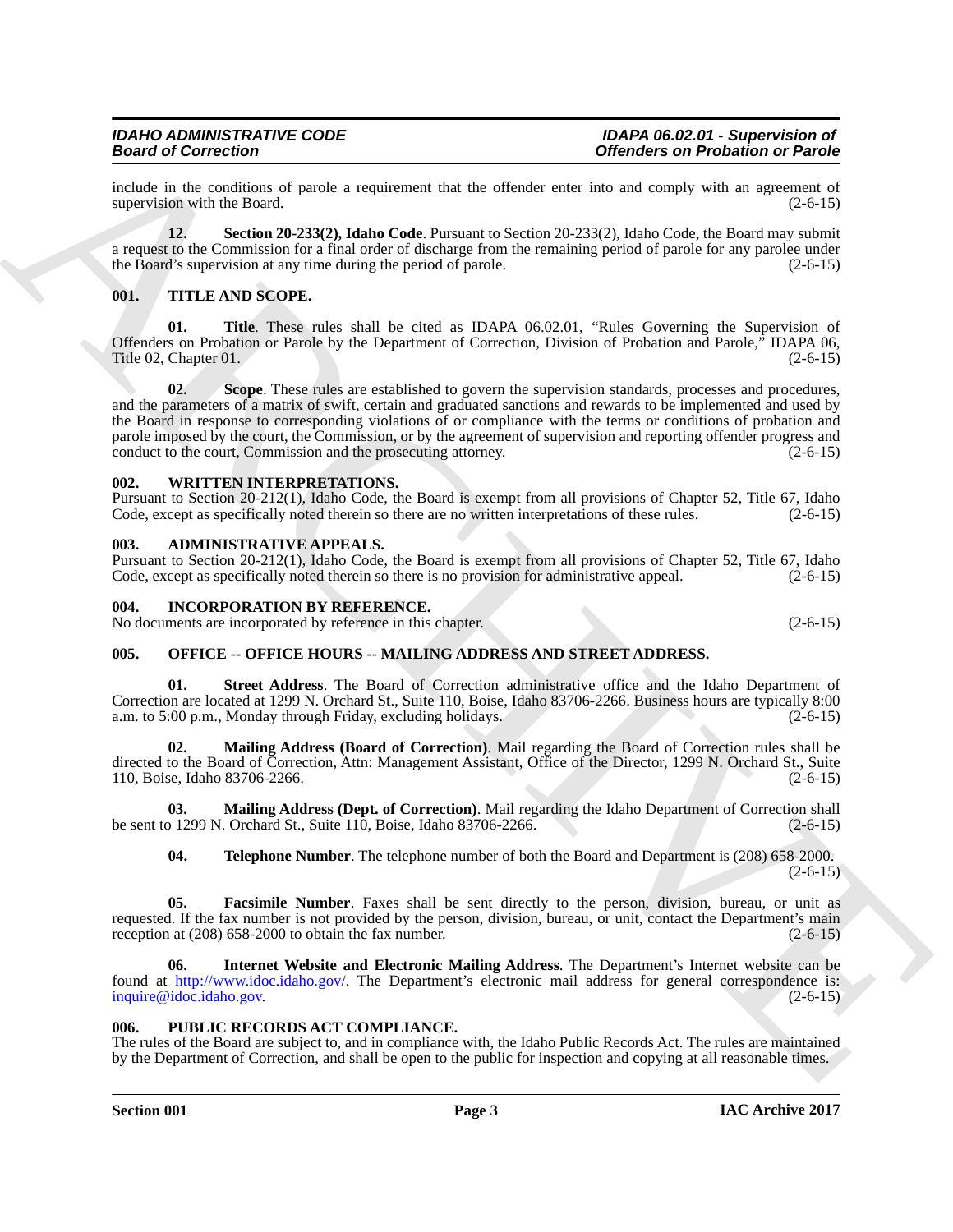$(2-6-15)$ 

### <span id="page-3-0"></span>**007. -- 009. (RESERVED)**

### <span id="page-3-2"></span><span id="page-3-1"></span>**010. DEFINITIONS.**

<span id="page-3-3"></span>**01. Agreement of Supervision**. A written agreement prepared by the Department for each offender under supervision by the Board that sets forth in language that is clear and easy to understand the specific acts that an offender must do, or must not do, while on probation or parole including compliance with the terms and conditions of probation or parole. (2-6-15)

**02.** Assessment of Potential to Re-Offend. Use of an actuarial instrument that has been validated in Idaho to determine the likelihood of an offender engaging in future criminal behavior, measure criminal risk factors, and define specific individual needs. (2-6-15)

<span id="page-3-6"></span><span id="page-3-5"></span><span id="page-3-4"></span>**03. Board**. The State Board of Correction. (2-6-15)

**04. Commission**. The Commission of Pardons and Parole. The decision-making body that has the authority to grant, revoke, reinstate, or refuse parole. The Commission of Pardons and Parole is commonly referred to as the Parole Commission. (2-6-15)

<span id="page-3-8"></span><span id="page-3-7"></span>**05. Department**. The Idaho Department of Correction. (2-6-15)

<span id="page-3-9"></span>**06. Director**. The director of the Idaho Department of Correction. (2-6-15)

**07. Discretionary Jail Time.** A suspended jail sentence imposed as a condition of probation, to be used by the probation officer in increments not to exceed forty-eight (48) hours without prior court approval or as approved by the court. (2-6-15)

<span id="page-3-12"></span><span id="page-3-11"></span><span id="page-3-10"></span>**08. Division**. The Idaho Department of Correction, Division of Probation and Parole. (2-6-15)

**09.** Division Chief. The exempt employee in authority over the Department's Division of Probation and Parole. (2-6-15) and Parole. (2-6-15) (2-6-15)

**Example of Correction**<br> **Correction** (SPSERVENT)<br> **CORRECT (SPSERVENT)**<br> **CORRECT (SPSERVENT)**<br> **CORRECT (SPSERVENT)**<br> **CORRECT (SPSERVENT)**<br> **CORRECT (SPSERVENT)**<br> **CORRECT (SPSERVENT)**<br> **CORRECT (SPSERVENT)**<br> **CORRECT 10.** Idaho Response Matrix. A matrix of graduated sanctions and rewards established by the Board in consultation with the Supreme Court that provides for responding swiftly and certainly to offender violations or compliance with the terms and conditions of probation or parole imposed by the court or the Commission and the Agreement of Supervision with the intent to promote long-term behavioral change. (2-6-15)

**11. Offender**. A probationer or parolee under the legal care, custody, supervision, or authority of the Board, including a person within or outside of the state of Idaho pursuant to an agreement with another state or contractor. (2-6-15) contractor. (2-6-15)

<span id="page-3-14"></span><span id="page-3-13"></span>

| 12. | <b>Parolee.</b> A person who:                                                                | $(2-6-15)$ |
|-----|----------------------------------------------------------------------------------------------|------------|
| а.  | Has been released from a facility by the Commission prior to the completion of his sentence; | $(2-6-15)$ |

**b.** Agrees to comply with certain conditions established by the Commission; and (2-6-15)

<span id="page-3-15"></span>**c.** Remains under the supervision of a PPO for the established period of parole. (2-6-15)

**13. Probationer**. A person who is permitted by the court to continue to live and work in the community while being supervised by the Board under the terms and conditions ordered by the court and the agreement of supervision for an established period of time rather than being held in prison. (2-6-15) supervision for an established period of time rather than being held in prison.

<span id="page-3-16"></span>**14. Reward**. An incentive used to acknowledge an offender's compliance with terms and conditions of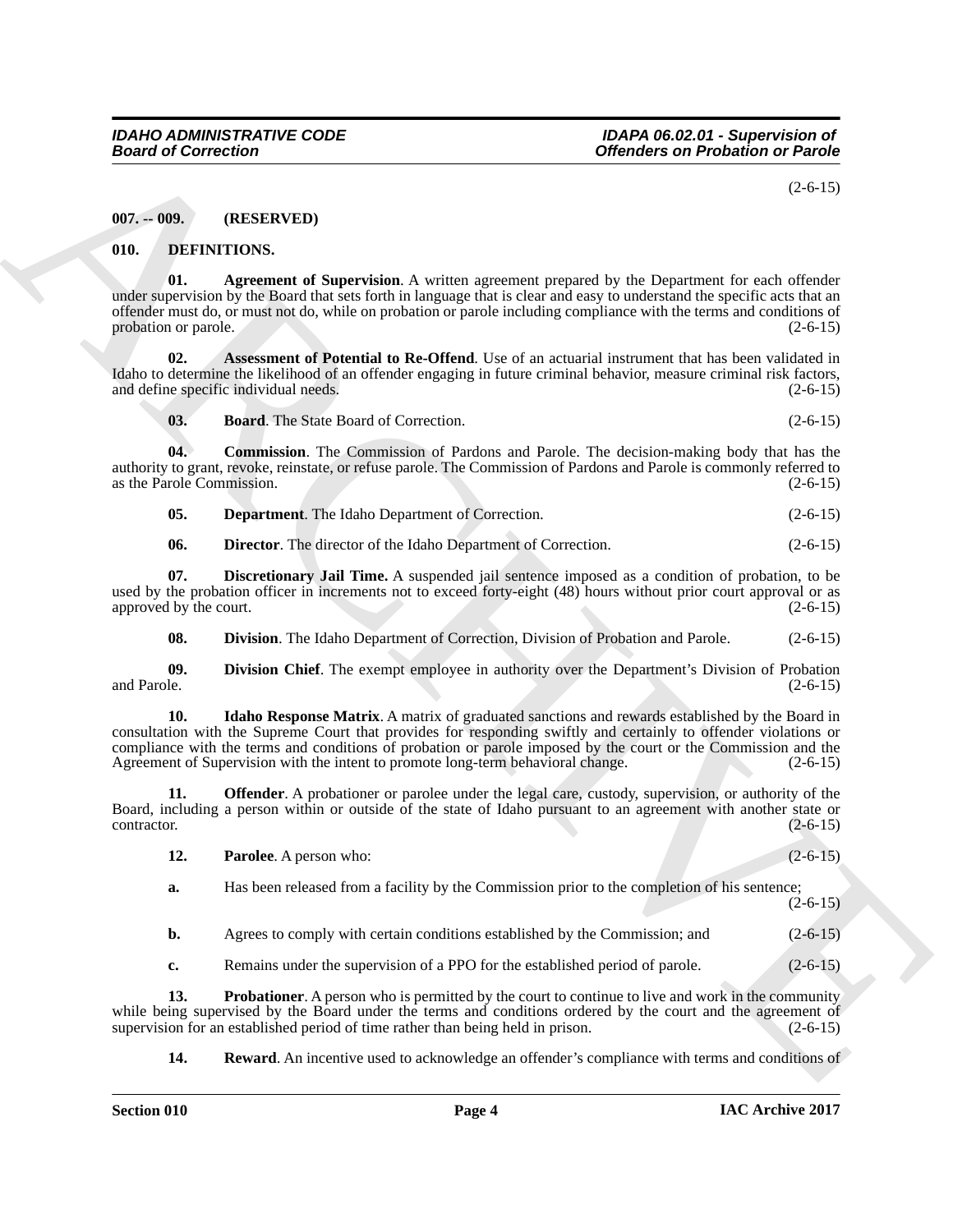### *IDAHO ADMINISTRATIVE CODE IDAPA 06.02.01 - Supervision of*  **Offenders on Probation or Parole**

<span id="page-4-7"></span>probation or parole, the agreement of supervision, the offender management plan or other prosocial behavior.  $(2-6-15)$ 

Bearing of Correction<br>
production and sequences of *Division* and *Sheeting* controlled and *Sheeting* and *Sheeting* Alattic (18.1)<br>
and the station of *Sheeting* A seasible is a response identified in the labor Research **15. Sanction**. A sanction is a response identified in the Idaho Response Matrix (IRM) to be implemented by the PPO to respond to offender behavior that is contrary to the terms and conditions of probation or parole set by the court or Commission or the agreement of supervision. A sanction may result in a report to the court, prosecuting attorney or Commission, regarding the offender's behavior and actions. These reports may include filing a Probation or Parole Violation Report with arrest, a Probation Violation Report without arrest with an order to show cause or a request for review; or a Special Progress Report or a warning letter forwarded to the court, prosecuting attorney or Commission which may contain a request for a change, addition, or modification of a term or condition of probation or parole. (2-6-15)

**16. Terms and Conditions of Probation or Parole**. The specific terms and requirements, including erms and conditions, ordered by the court or Commission in the case of a particular offender. (2-6-15) special terms and conditions, ordered by the court or Commission in the case of a particular offender.

### <span id="page-4-0"></span>**011. ABBREVIATIONS.**

<span id="page-4-8"></span><span id="page-4-6"></span><span id="page-4-5"></span><span id="page-4-4"></span><span id="page-4-3"></span><span id="page-4-2"></span>

| 01. | <b>AOS.</b> Agreement of Supervision.     | $(2-6-15)$ |
|-----|-------------------------------------------|------------|
| 02. | <b>OMP.</b> Offender Management Plan.     | $(2-6-15)$ |
| 03. | <b>PPO.</b> Probation and Parole Officer. | $(2-6-15)$ |
| 04. | <b>IRM.</b> The Idaho Response Matrix.    | $(2-6-15)$ |

### <span id="page-4-9"></span><span id="page-4-1"></span>**012. REQUIRED DEPARTMENTAL POLICIES AND DOCUMENTS.**

<span id="page-4-12"></span>**01. Supervision Standards.** Agreement of Supervision and Response Matrix of Sanctions and Rewards. The Department shall establish policies in conformance with this rule that govern the standards and processes for offender supervision and the terms of a standard agreement of supervision (AOS) for all probationers and parolees. The Department shall establish policies governing the operation of the Idaho Response Matrix (IRM) set forth in Appendix 1 containing sanctions and rewards to be imposed in the discretion of the probation and parole officer in response to an offender's compliance or non-compliance with the terms and conditions of probation or parole imposed by the court, the Commission or in the AOS. (2-6-15)

<span id="page-4-11"></span>**02. Supervision of Offenders**. The Department shall supervise probationers and parolees in conformance with the Idaho Response Matrix (IRM) set forth in Appendix 1. (2-6-15)

<span id="page-4-10"></span>**03. Agreement of Supervision**. The AOS developed by the Department will include, in non-technical language, the specific behavioral restrictions and requirements for the offender, including compliance with the terms and conditions of probation or parole and the terms of the IRM established under these rules. The Department shall establish policies requiring PPOs to review the AOS with each offender under the supervision of the Board and require each offender to sign the AOS. The policy will provide that at the time of execution of the AOS the PPO will discuss with the offender the following: (2-6-15)

| a.          | The terms and conditions of probation or parole; | $(2-6-15)$ |
|-------------|--------------------------------------------------|------------|
| b.          | The terms of the AOS;                            | $(2-6-15)$ |
| $c_{\cdot}$ | The provisions of the IRM;                       | $(2-6-15)$ |

**d.** The consequences of non-compliance with the terms and conditions of probation or parole and the terms of the AOS; and  $(2-6-15)$ 

**e.** The rewards and incentives for compliance with the terms and conditions of probation or parole erms of the AOS. (2-6-15) and the terms of the AOS.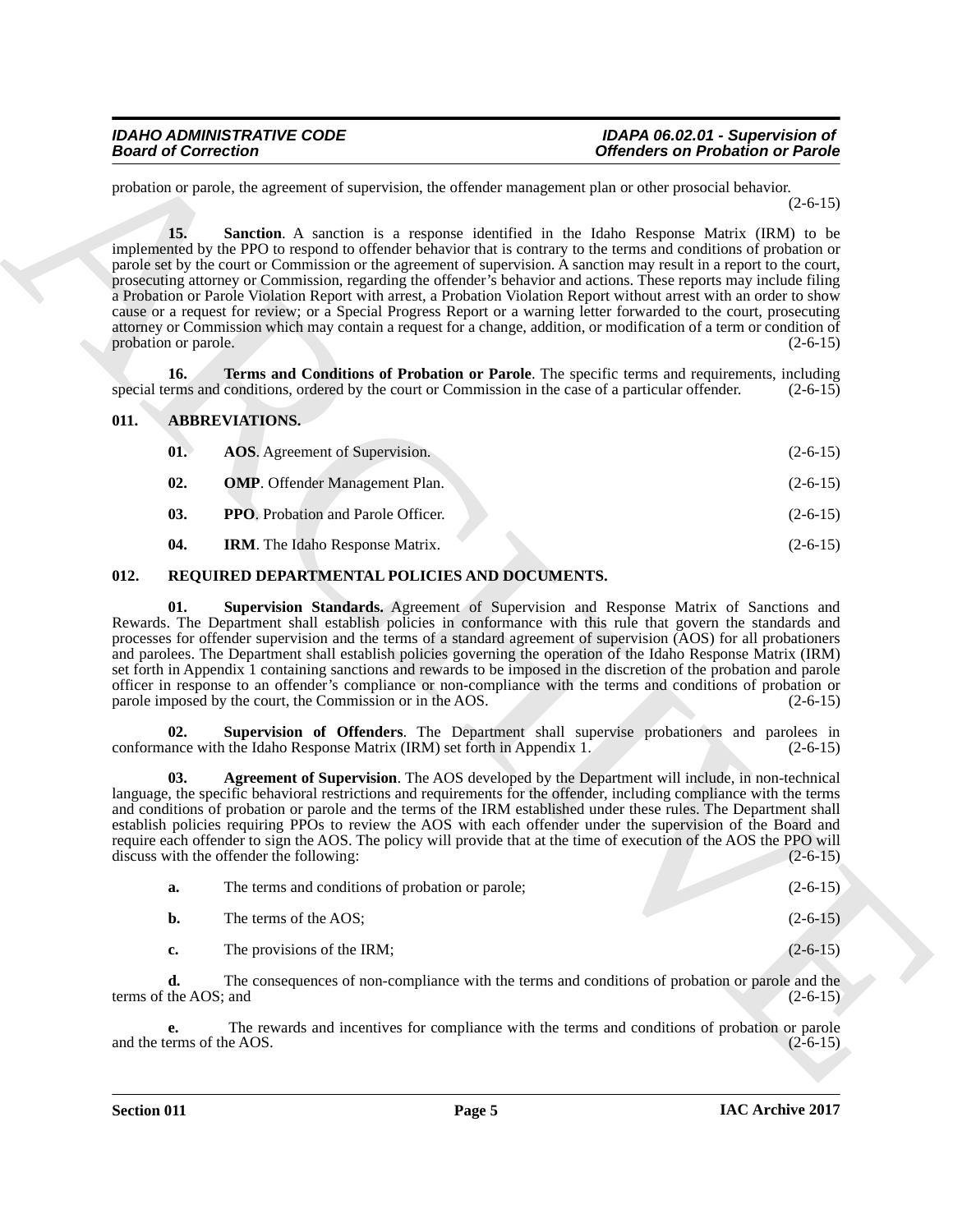### *IDAHO ADMINISTRATIVE CODE IDAPA 06.02.01 - Supervision of Offenders on Probation or Parole*

<span id="page-5-6"></span>**04. Idaho Response Matrix (IRM)**. The IRM which has been developed by the Department in consultation with the Idaho Supreme Court and approved by the Board is set forth in Appendix 1. The Department shall establish policies that: (2-6-15)

**a.** Designate which sanctions for offender behavior are appropriate for response by the PPO without supervisor approval, and which sanctions for offender behavior require supervisor approval. (2-6-15)

**b.** Define when non-compliant behaviors require a report to the court, prosecuting attorney or Commission. (2-6-15) Commission. (2-6-15)

<span id="page-5-5"></span>**c.** Require the imposition of an escalated sanction, or a sanction requiring a report (special progress report or report of violation) to the court, prosecuting attorney, or Commission when the non-compliant offender<br>behavior involves a special term or condition of probation or parole. (2-6-15) behavior involves a special term or condition of probation or parole.

Beared of Convention. The matter of the Matthews Convention of the Matthews Convention of the Matthews Convention of the Matthews Convention of the Matthews Convention of the Matthews Convention of the Matthews Convention **05.** Use of Idaho Response Matrix (IRM). The Department shall establish policies requiring PPOs to respond to offender behaviors by providing a reward or sanction in accordance with the IRM. Departmental policy will require PPOs to utilize the IRM to address offender non-compliance with the terms and conditions of probation or parole and the agreement of supervision by utilizing the system of graduated responses found in the IRM. PPOs will also utilize rewards from the IRM to reinforce goal achievement and compliance with terms and conditions of probation or parole and the agreement of supervision. (2-6-15)

<span id="page-5-1"></span>**06.** Assessment of Potential to Re-Offend. The Department shall establish policies requiring the use of a validated actuarial assessment to determine the potential to re-offend and needs of each offender under the Department's supervision. The policy shall require assessments be performed upon intake for all offenders and at least annually thereafter for offenders whose most recent assessment score is in the moderate or high range of risk to re-offend. All offenders shall be re-assessed after a significant incident that indicates re-assessment should take place e.g. the filing of a special progress report or a probation or parole violation. (2-6-15) e.g. the filing of a special progress report or a probation or parole violation.

<span id="page-5-2"></span>**Development of Offender Management Plan (OMP)**. The Department shall establish policies requiring that PPOs review all actuarial assessments of the potential to re-offend and needs of each offender under the PPOs' supervision and use the information to develop an OMP with the offender to establish goals and behaviors that will address the offender's identified needs and encourage compliance with the terms and conditions of probation or  $p^2$  parole.  $(2-6-15)$ 

<span id="page-5-4"></span>**08. Responding to Non-Compliant Behaviors**. The Department shall establish policies providing  $\text{that:} \tag{2-6-15}$ 

**a.** All alleged violations of the terms and conditions of probation or parole and the AOS that require investigation are investigated and documented within the time limits established by Department policy. (2-6-15)

**b.** A report will be sent to the court or Commission any time that discretionary jail time is imposed.  $(2-6-15)$ 

**c.** Non-compliant behaviors that require a report to the court, prosecuting attorney, or Commission under the terms of the IRM will be reported within the time limits established by Department policy. (2-6-15)

<span id="page-5-3"></span>**09. Encouraging Compliant Behaviors**. The Department shall establish policies providing that:

 $(2-6-15)$ 

**a.** The PPOs will assess an offender's readiness for change regarding the identified needs of the throughout the period of supervision. (2-6-15) offender throughout the period of supervision.

**b.** When the PPO observes or is made aware of the offender's efforts at prevention of non-compliance with conditions of supervision, or the offender is making progress on targeted behaviors the PPO will promptly provide a reward. Responses available to the PPO to address desired behavior are included in the IRM. (2-6-15)

# <span id="page-5-0"></span>**013. -- 999. (RESERVED)**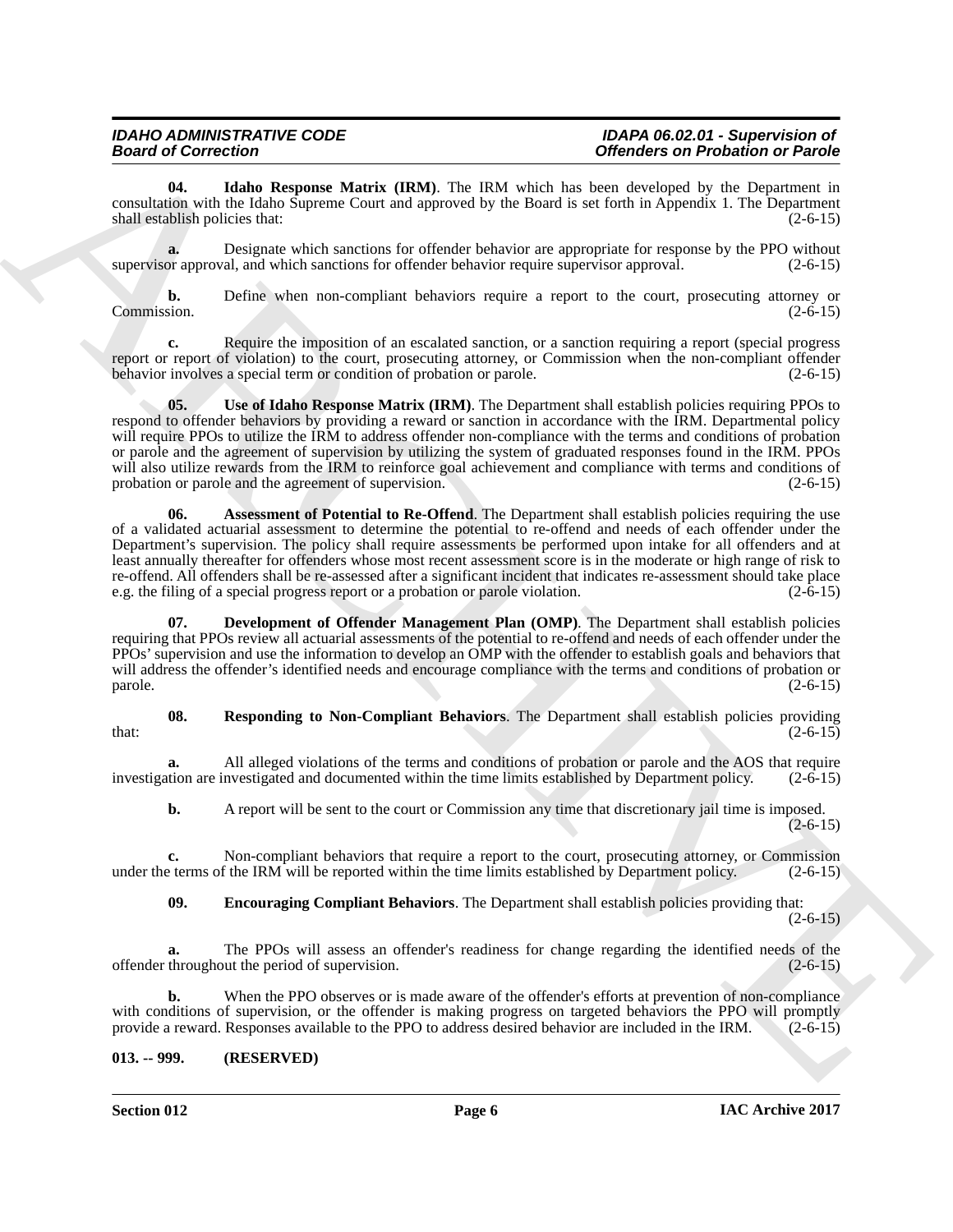*IDAHO ADMINISTRATIVE CODE IDAPA 06.02.01 - Supervision of Board of Correction Offenders on Probation or Parole*

# ARCHIVE **SEE NEXT TWO PAGES FOR RESPONSE MATRIX / CHART (APPENDIX 1 )**

**Section 012 Page 7**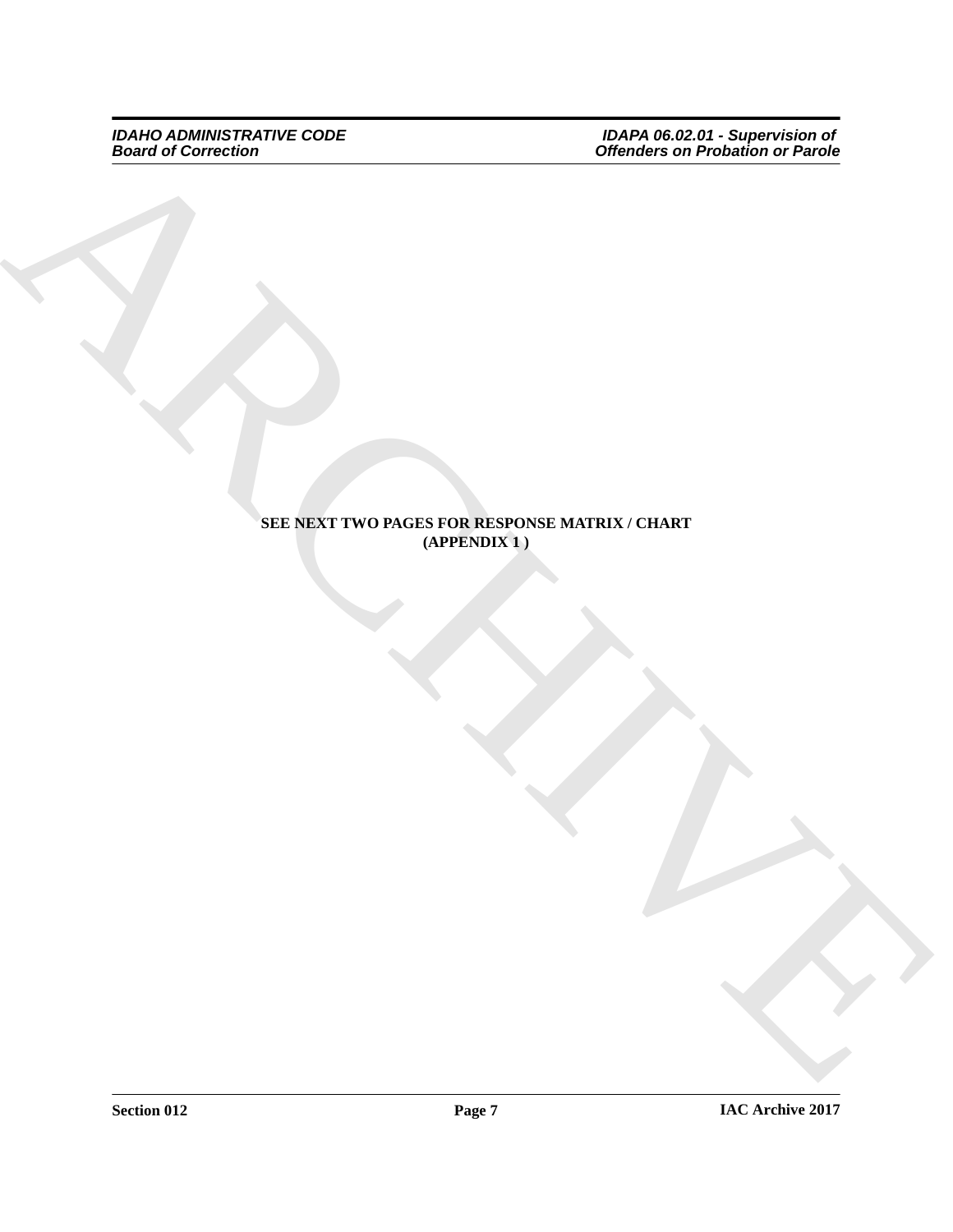# *IDAHO ADMINISTRATIVE CODE IDAPA 06.02.01 - Supervision of Board of Correction Offenders on Probation or Parole*

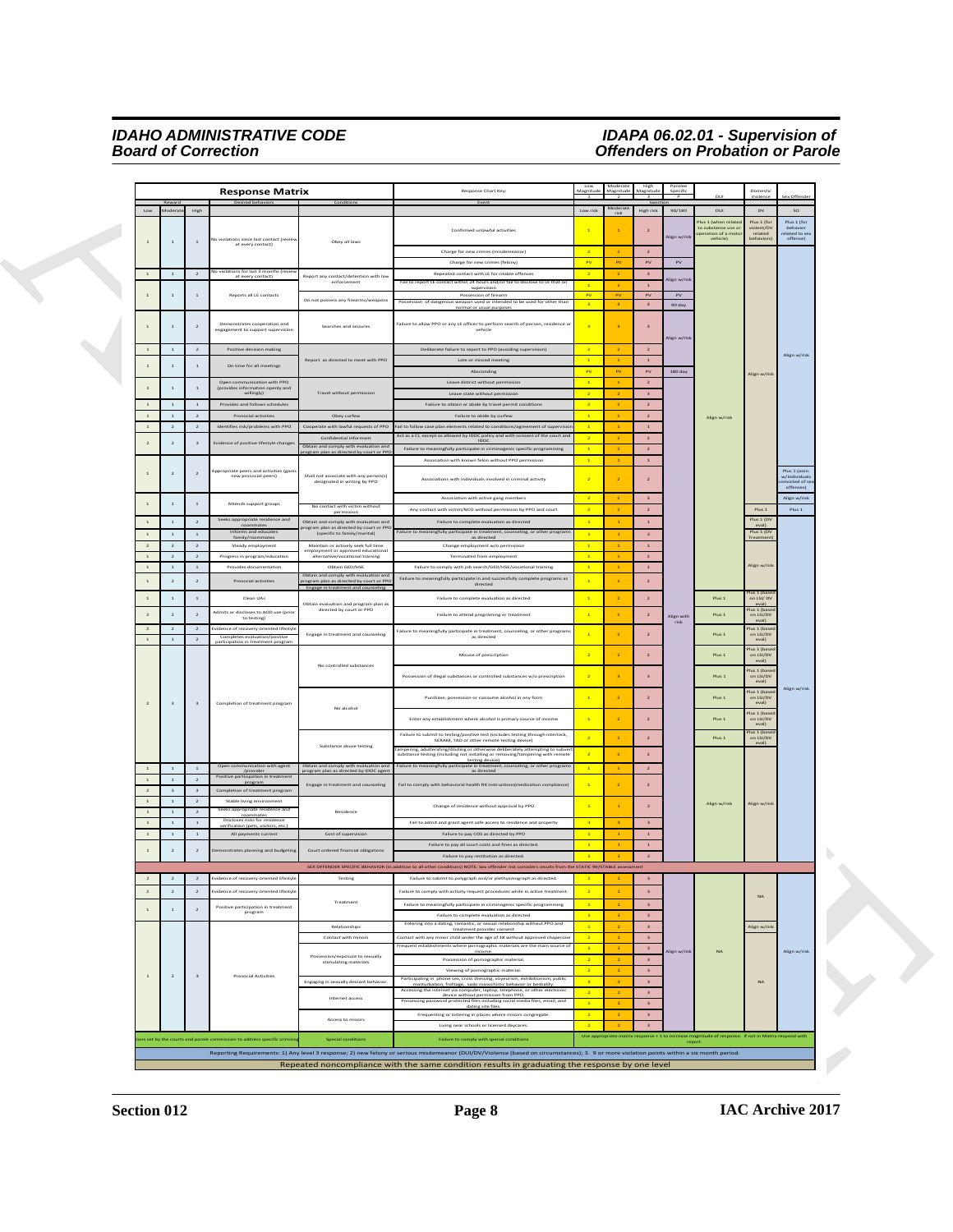### *IDAHO ADMINISTRATIVE CODE IDAPA 06.02.01 - Supervision of Board of Correction Offenders on Probation or Parole*

| <b>Response Chart</b>                                                                                                                                                                           |                                                                                               |                                                                                 |                                                              |                                                                                                      |                                                                                        |                                                                                                    |
|-------------------------------------------------------------------------------------------------------------------------------------------------------------------------------------------------|-----------------------------------------------------------------------------------------------|---------------------------------------------------------------------------------|--------------------------------------------------------------|------------------------------------------------------------------------------------------------------|----------------------------------------------------------------------------------------|----------------------------------------------------------------------------------------------------|
| <b>Rewards</b>                                                                                                                                                                                  |                                                                                               |                                                                                 |                                                              | <b>Sanctions</b>                                                                                     |                                                                                        |                                                                                                    |
| Level 1                                                                                                                                                                                         | Level 2                                                                                       | Level 3                                                                         |                                                              | evel 1                                                                                               | Level <sub>2</sub>                                                                     | Level 3                                                                                            |
| <b>Verbal Recognition</b>                                                                                                                                                                       | Mitigate sanction 1<br>level (positive<br>behavior arising<br>from violation<br>behavior)     | Place on Online<br>Reporting                                                    | M<br>a<br>g                                                  | <b>Verbal warning</b>                                                                                | Noncompliance<br>letter                                                                | Special progress<br>report/warning<br>letter                                                       |
|                                                                                                                                                                                                 | Clean UA certificate                                                                          | Court/Commission<br>recognition                                                 | n<br>-1<br>t                                                 |                                                                                                      | Domain/Behavior<br><b>Specific Programing</b>                                          | Electronic<br>Monitoring                                                                           |
| Certificate of<br>completion                                                                                                                                                                    | Good conduct<br>ticket/token (x2)                                                             | Reduce supervision<br>level / refer to LSU<br>(reassess to classify<br>by risk) | u<br>d<br>e                                                  | <b>Skills Practice with</b><br>PPO                                                                   | Increase level of<br>upervision (increase<br>reporting/testing for<br>30, 60, 90 days) | DJT (less than 48<br>hours)                                                                        |
| Good conduct<br>ticket/token<br>Impromptu call to                                                                                                                                               | DM written<br>recognition                                                                     | Request<br>modification of<br>appropriate                                       | H<br>n<br>$\mathbf c$                                        | <b>Written Assignment</b><br>(Thinking Report,<br>letter of apology, or<br>other report)<br>Increase | <b>Community Service</b><br>(when ordered)                                             | Request<br>additional/more<br>estrictive conditions<br>from court(review<br>Sheriff's Inmate       |
| recognize good<br>conduct                                                                                                                                                                       |                                                                                               | condition                                                                       | r<br>e                                                       | eporting/testing for<br>week                                                                         |                                                                                        | Labor Detail (If<br>available in<br>jurisdiction)                                                  |
| Approve travel<br>request (in state)                                                                                                                                                            | Termination of<br>consequence                                                                 |                                                                                 | a<br>S<br>e                                                  | <b>Recovery Planning</b>                                                                             | <b>Restrictive Curfew</b>                                                              | DJT (48 hours or                                                                                   |
| PPO written<br>recognition                                                                                                                                                                      | Adjust curfew                                                                                 |                                                                                 | s                                                            | <b>Travel Restrictions</b><br>(no out of<br>district/out of state)                                   |                                                                                        | more)                                                                                              |
|                                                                                                                                                                                                 | Reduce reporting<br>requirements<br>Consider request to<br>modify association<br>restrictions |                                                                                 |                                                              | <b>Directed Action</b><br><b>Planning (behavior</b><br>contract)                                     | <b>House Restriction</b>                                                               | In custody (IDOC)<br>programing (request<br>to modify terms and<br>conditions/impose<br>suspended) |
|                                                                                                                                                                                                 |                                                                                               |                                                                                 | Request early<br>discharge (for<br>appropriate<br>offenders) |                                                                                                      | <b>Suspend Online</b><br>Reporting                                                     | <b>Special progress</b><br>report/warning                                                          |
| Mitigate sanction 1<br><b>Enhanced Travel</b><br>level (positive<br>request (out of<br>behavior arising<br>state)<br>concurrent with non<br>compliant behavior)<br>Place on Online<br>Reporting |                                                                                               |                                                                                 |                                                              | <b>Association</b><br>restrictions                                                                   | letter                                                                                 | Report of violation-<br>No arrest                                                                  |
|                                                                                                                                                                                                 |                                                                                               |                                                                                 | <b>PPO/ Provider/</b><br>Offender status<br>meeting          | Request<br>additional/more<br>restrictive conditions<br>from court (review<br>hearing)/Board         |                                                                                        |                                                                                                    |
|                                                                                                                                                                                                 | Ticket/Token<br>exchange (special<br>reward in exchange<br>for earned tickets)                |                                                                                 |                                                              | Domain/Behavior<br><b>Specific programing</b>                                                        | Electronic<br><b>Monitoring</b>                                                        | Report of violation-<br>Arrest                                                                     |
|                                                                                                                                                                                                 |                                                                                               |                                                                                 |                                                              |                                                                                                      | DJT (less than 48<br>hours)                                                            |                                                                                                    |